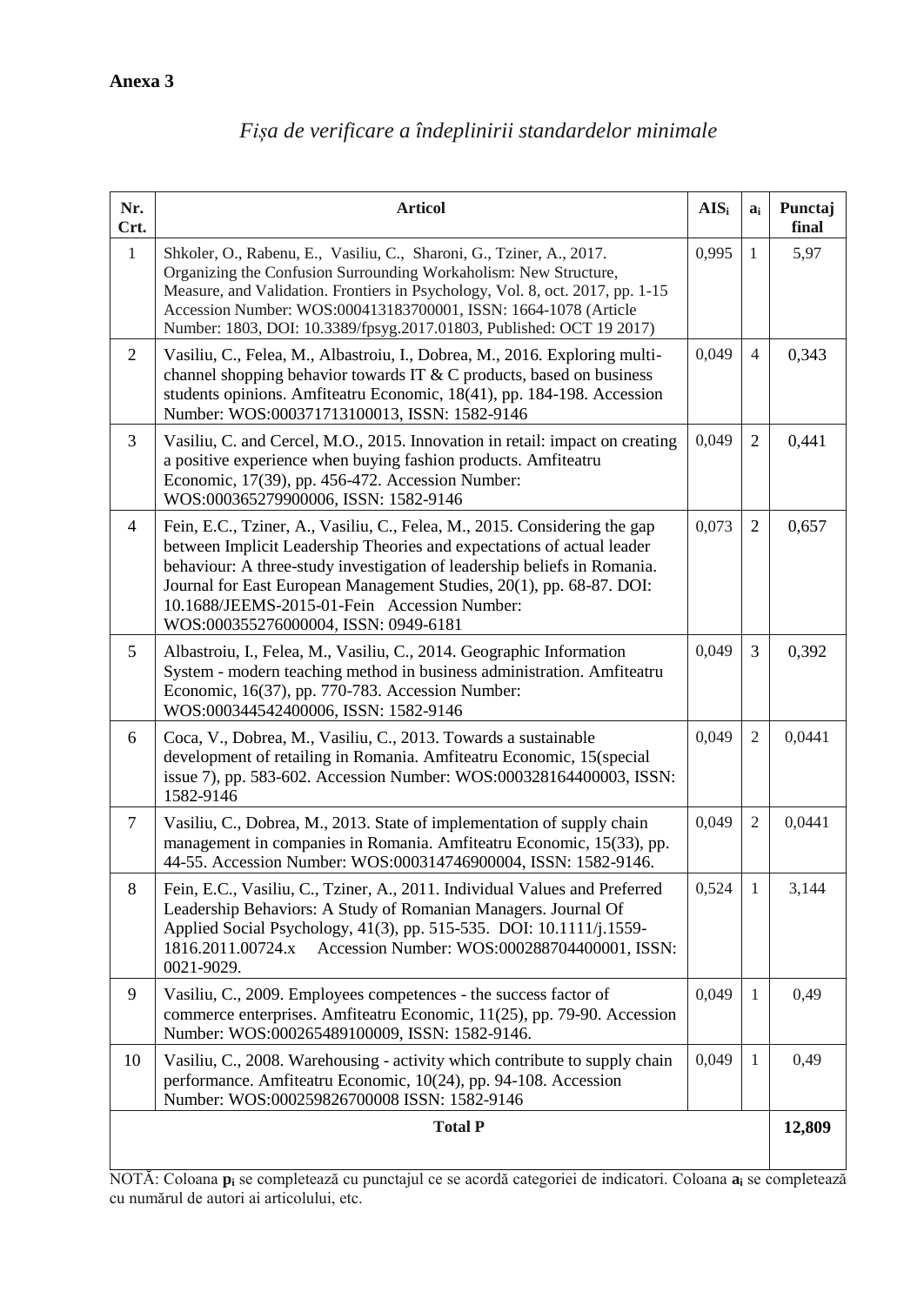| Nr.<br>Crt. | <b>Articolul citat</b>                                                                                                                                                                                              | Revista si articolul in care a fost citat                                                                                                                                                                                                                                                       | Quartile      | Punctaj<br>final |
|-------------|---------------------------------------------------------------------------------------------------------------------------------------------------------------------------------------------------------------------|-------------------------------------------------------------------------------------------------------------------------------------------------------------------------------------------------------------------------------------------------------------------------------------------------|---------------|------------------|
| 1.          | Articolul Fein, E.C., Tziner, A.,<br>Vasiliu, C., 2010. Age cohort<br>effects, gender, and Romanian<br>leadership preferences. Journal<br>of Management Development 29<br>$(4)$ , 364-376                           | Víctor Jesús García-Morales, María<br>Magdalena Jiménez-Barrionuevo, Leopoldo<br>Gutiérrez-Gutiérrez, 2012. Transformational<br>leadership influence on organizational<br>performance through organizational learning<br>and innovation. Journal of Business<br>Research, 65(7), pp. 1040-1050. | 1             |                  |
| 2.          | Articolul Fein, E.C., Tziner, A.,<br>Vasiliu, C., 2010. Age cohort<br>effects, gender, and Romanian<br>leadership preferences. Journal<br>of Management Development 29<br>$(4)$ , 364-376                           | James C. Ryan, Syed A. A. Tipu, 2013.<br>Leadership effects on innovation propensity:<br>A two-factor full range leadership model.<br>Journal of Business Research, 66(10), pp.<br>2116-2129.                                                                                                   | 1             | 1                |
| 3.          | Articolul Fein, E.C., Vasiliu, C.,<br>Tziner, A., 2011. Individual<br>Values and Preferred Leadership<br>Behaviors: A Study of Romanian<br>Managers. Journal Of Applied<br>Social Psychology, 41(3), pp.<br>515-535 | Ryan, James C.; Tipu, Syed A. A., 2013.<br>Leadership effects on innovation propensity:<br>A two-factor full range leadership model.<br>Journal of Business Research, 66(10), pp.<br>2116-2129.                                                                                                 | 1             | 1                |
| 4.          | Articolul Fein, E.C., Vasiliu, C.,<br>Tziner, A., 2011. Individual<br>Values and Preferred Leadership<br>Behaviors: A Study of Romanian<br>Managers. Journal Of Applied<br>Social Psychology, 41(3), pp.<br>515-535 | Buzea, C. 2014. Equity Theory Constructs<br>in a Romanian Cultural Context. Human<br>Resource Development Quarterly, 25(4), pp.<br>421-439. DOI: 10.1002/hrdq.21184                                                                                                                             | $\mathbf{1}$  | 1                |
| 5.          | Articolul Coca, V., Dobrea, M.,<br>Vasiliu, C., 2013. Towards a<br>sustainable development of<br>retailing in Romania.<br>AMFITEATRU ECONOMIC,<br>15(special issue 7), pp. 583-602.                                 | Swoboda, Bernhard; Berg, Bettina; Dabija,<br>Dan-Cristian, 2014. International transfer<br>and perception of retail formats A<br>comparison study in Germany and Romania.<br>International Marketing Review, 31(2), pp.<br>155-180, DOI: 10.1108/IMR-11-2012-0190                               | 3             | 0,5              |
| 6.          | Articolul Coca, V., Dobrea, M.,<br>Vasiliu, C., 2013. Towards a<br>sustainable development of<br>retailing in Romania.<br>AMFITEATRU ECONOMIC,<br>15(special issue 7), pp. 583-602.                                 | Dumitru, Valentin-Florentin; Jinga, Gabriel;<br>Mihai, Florin; et al., 2015. Innovative<br>information technologies and their impact<br>on the performance of the entities which<br>activate in the retail industry. Amfiteatru<br>Economic, 17(39), pp. 520-535.                               | $\mathfrak 3$ | 0,5              |
| 7.          | Articolul Coca, V., Dobrea, M.,<br>Vasiliu, C., 2013. Towards a<br>sustainable development of<br>retailing in Romania.<br>AMFITEATRU ECONOMIC,<br>15(special issue 7), pp. 583-602.                                 | Albastroiu, Irina; Felea, Mihai, 2015.<br>Enhancing the shopping experience through<br>QR codes: the perspective of the Romanian<br>users. Amfiteatru Economic, 17(39), pp.<br>553-566.                                                                                                         | 3             | 0,5              |
| 8.          | Articolul Coca, V., Dobrea, M.,<br>Vasiliu, C., 2013. Towards a<br>sustainable development of<br>retailing in Romania.<br>AMFITEATRU ECONOMIC,<br>15(special issue 7), pp. 583-602.                                 | Romero, Isidoro; Maritnez-Roman, Juan A.,<br>2015. Determinants of technology adoption<br>in the retail trade industry - the case of<br>SMEs in Spain. Amfiteatru Economic,<br>17(39), pp. 646-660.                                                                                             | 3             | 0,5              |
| 9.          | Articolul Coca, V., Dobrea, M.,<br>Vasiliu, C., 2013. Towards a<br>sustainable development of<br>retailing in Romania.                                                                                              | Dumitru, Madalina; Albu, Nadia; Dumitru,<br>Valentin Florentin; et al., 2014. Practices<br>regarding the forms of communication with<br>the consumers used by a multinational                                                                                                                   | 3             | 0,5              |